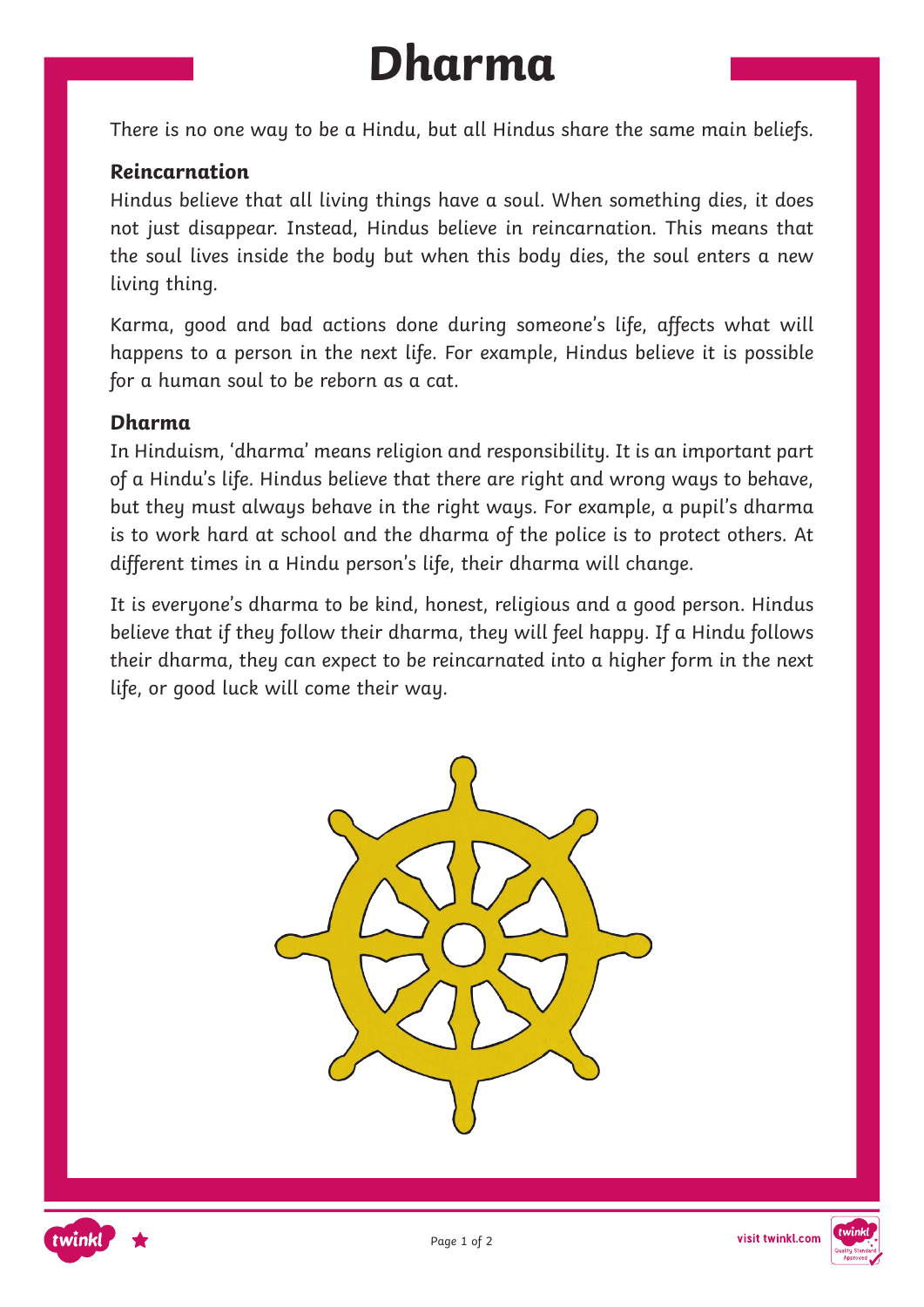## **Questions**

- 1. Which religion is this text about?
- 2. What is the name given to those who follow this religion?
- 3. What is reincarnation?
- 4. What does dharma mean?
- 5. What happens if a Hindu follows their dharma?
	- It is every Hindu's dharma, no matter how old they are, to be what four things?

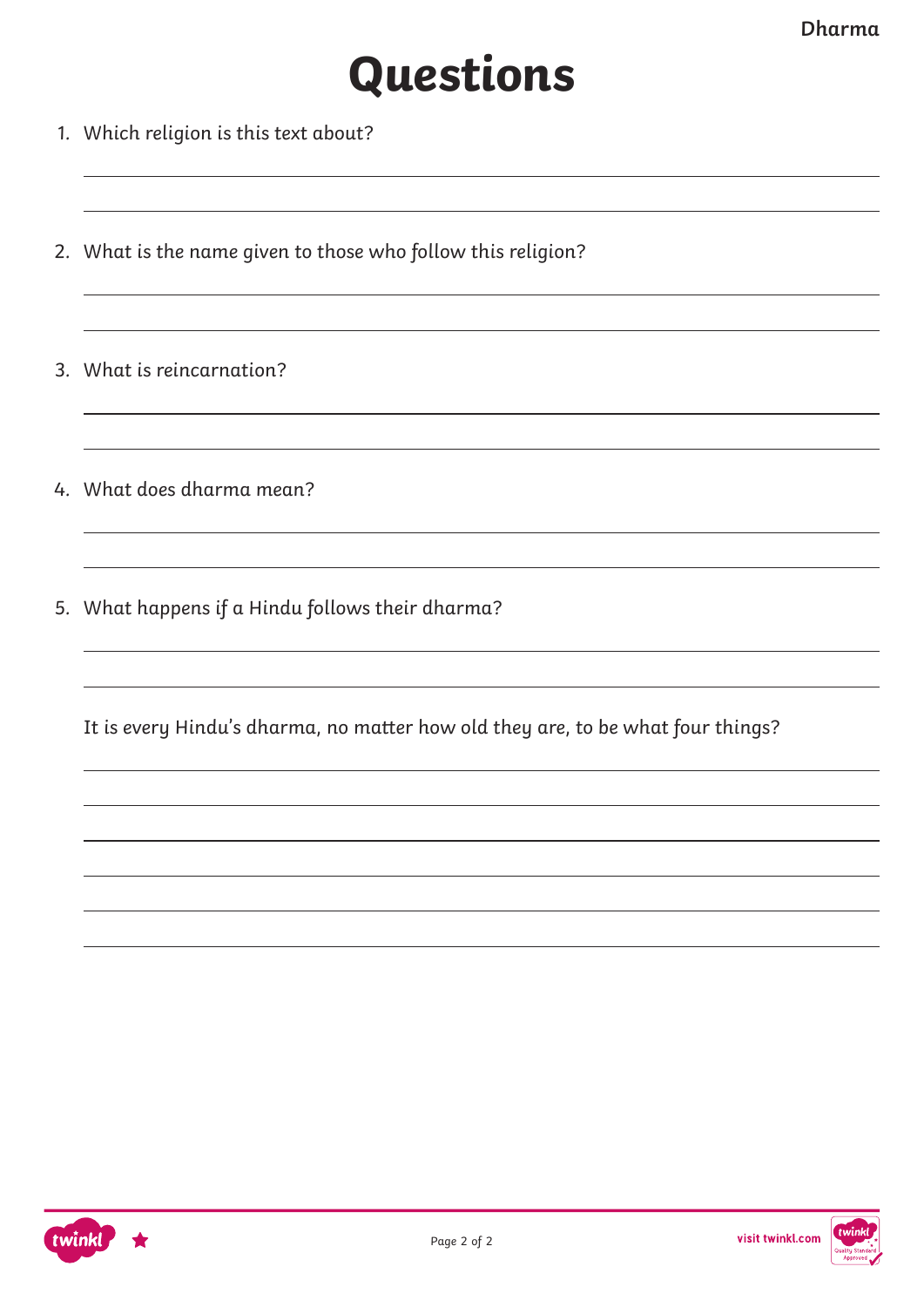

- 1. Which religion is this text about? **This text is about Hinduism.**
- 2. What is the name given to those who follow this religion? **Those who follow Hinduism are called Hindus.**
- 3. What is reincarnation? **Reincarnation means that the soul lives inside the body, but when a living thing dies, it enters a new living thing.**
- 4. What does dharma mean? **Dharma means religion and responsibility.**
- 5. What happens if a Hindu follows their dharma? **Hindus believe that if they follow their dharma, they will feel happy. They can expect to be reincarnated into a higher form in the next life or good luck will come their way.**
- 6. It is every Hindu's dharma, no matter how old they are, to be what four things? **It is every Hindu's dharma to be kind, honest, religious and a good person.**



visit twinkl.com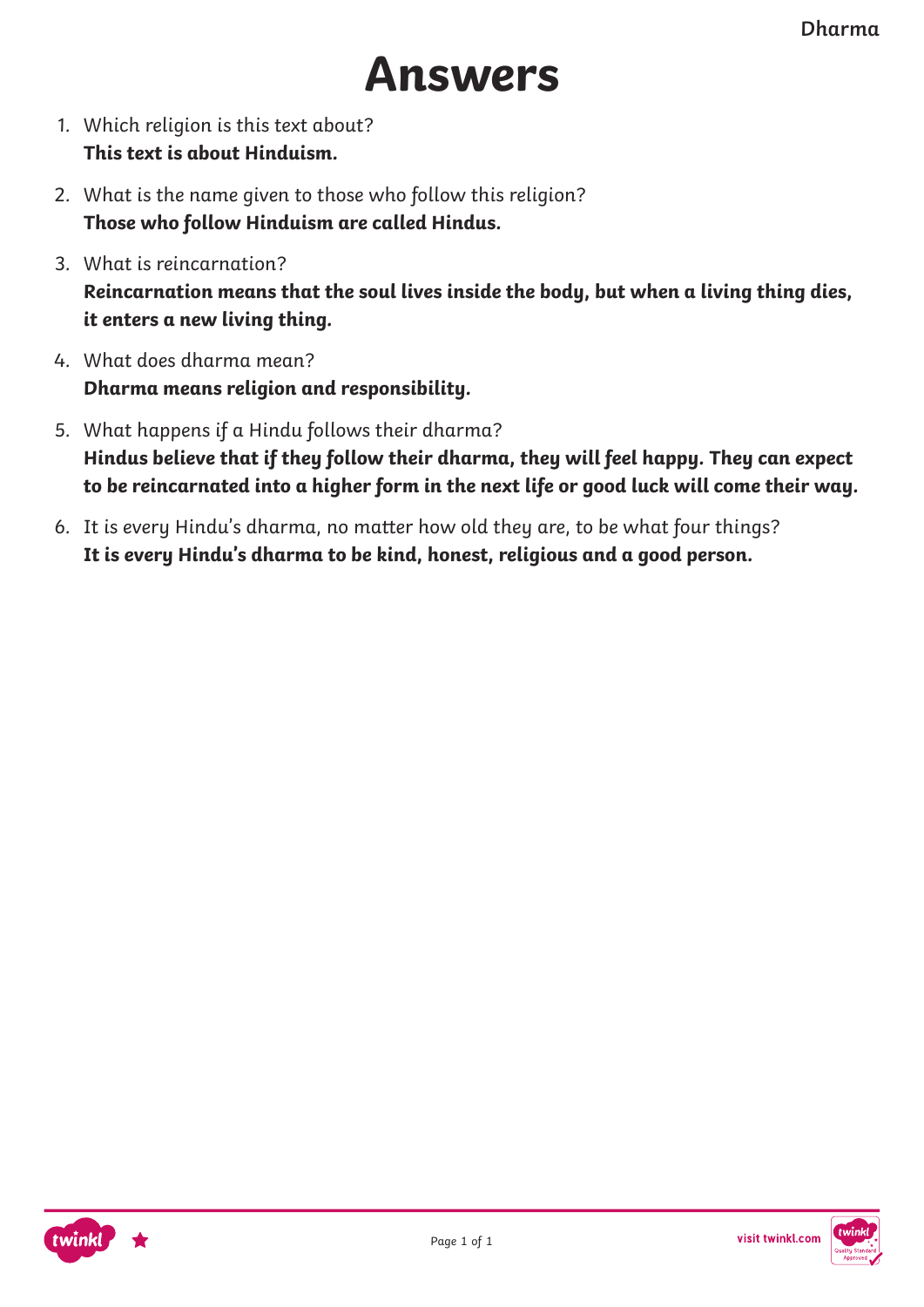# **Dharma**

Hinduism is a religion which has mixed together many different traditions and practices. However, all Hindus share similar core beliefs.

#### **Reincarnation**

Hindus believe that all living things have a soul, and that it cannot be destroyed. Instead, Hindus believe in reincarnation, which means that the soul lives inside the body until this body dies. The soul then enters a new living thing.

Karma, good and bad actions carried out during your life, affects which living thing the soul will be reborn into. For example, Hindus think it is possible for a human soul to be reborn as a cat.

#### **Moksha**

Moksha means freedom of the soul from the cycle of death and rebirth. For a Hindu, this is the end goal.

#### **Dharma**

In Hinduism, 'dharma' means religion and duty; it is a very important part of a Hindu's everyday life. Hindus believe that there are right and wrong ways to behave: they must behave correctly; follow the moral law (and not just do what they feel like doing); and take their duties seriously. According to this belief, Hindus must always do the right thing. For example, a student's dharma is to work hard at school, and the dharma of the police is to protect others. At different times in a Hindu's life, their dharma will change; however, it is everyone's dharma to be kind, honest, religious and to be a good person. Hindus believe that when they follow their dharma, they feel good about themselves. Not to act in accordance with your dharma is believed to be wrong and called 'adharma'.

Karma is the law that every action has a reaction in the future. Therefore, actions in accordance with dharma will have good reactions. If a Hindu follows their dharma, they can expect to be reincarnated into a higher form in the next life, or good luck will come their way.

#### **Did You Know?**

Hinduism is often referred to as Sanātana Dharma, a Sanskrit phrase meaning 'the eternal law'.





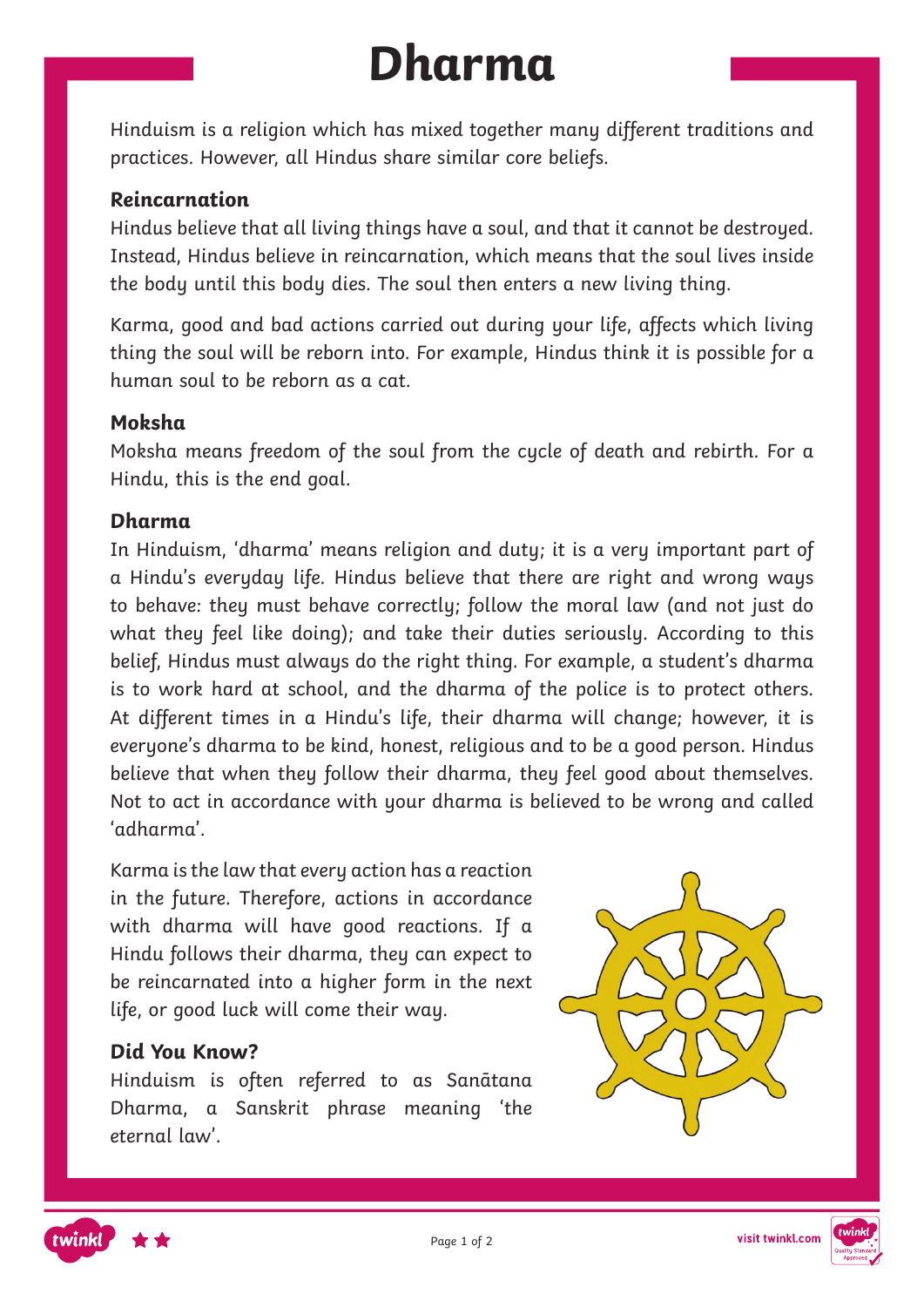### **Questions**

- 1. How is Hinduism described in the text?
- 2. What is reincarnation?
- 3. What is karma?
- 4. What does moksha mean?
- 5. Find one piece of evidence to show why Hindus believe a soul cannot be destroyed
- 6. To not act in accordance with your dharma is called what?
- 7. Why do Hindus want to try and live in accordance with their dharma?

8. What does Sanātana Dharma mean?



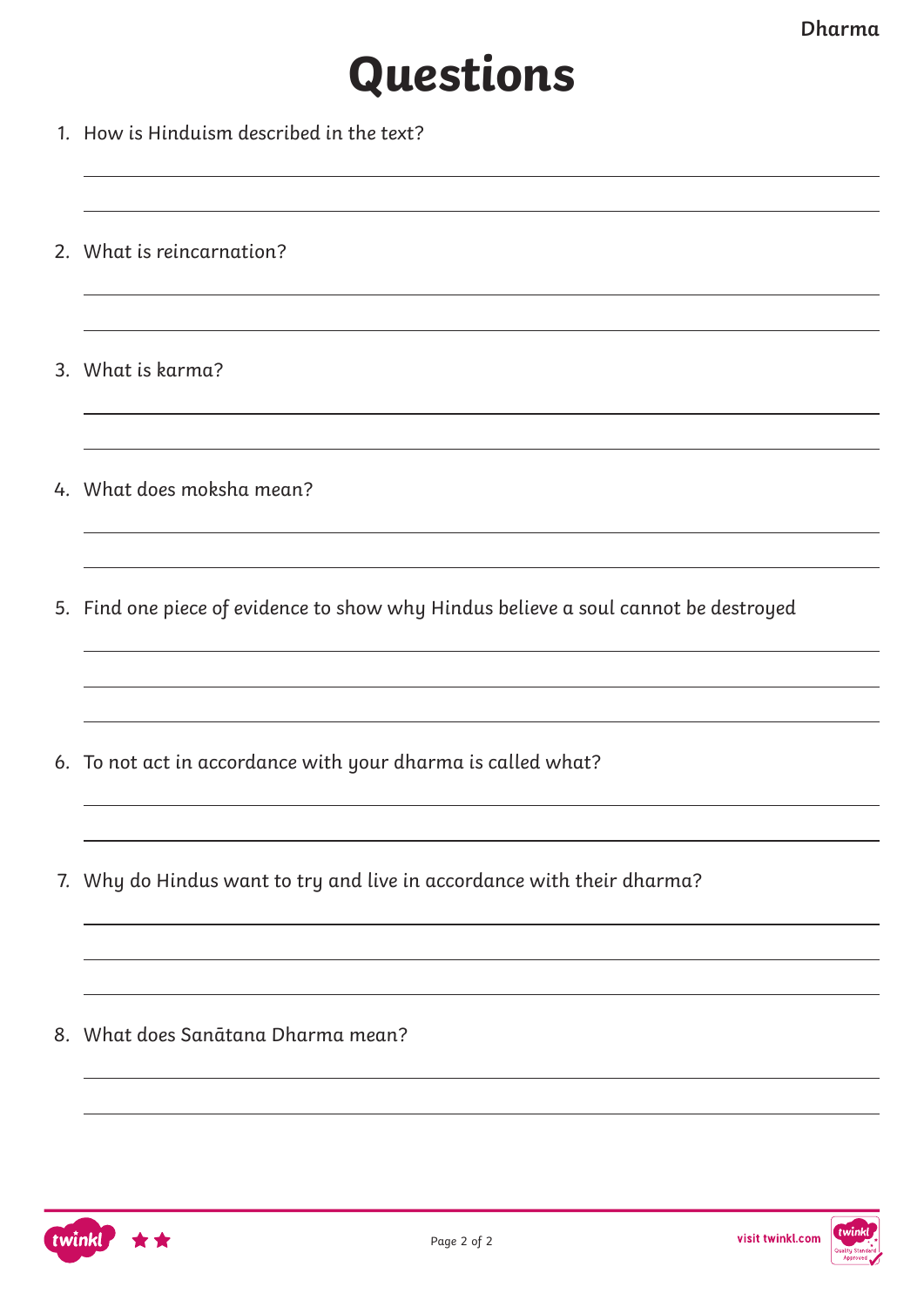### **Answers**

1. How is Hinduism described in the text?

**Hinduism is described in the text as a religion which has mixed together many different traditions and practices.**

2. What is reincarnation?

**Reincarnation means that the soul lives inside the body until a living thing dies. It then enters a new living thing.**

3. What is barma?

**Karma, good and bad actions carried out during your life, affects which living thing the soul will be reborn into. Karma is the law that every action has a reaction in the future.**

- 4. What does moksha mean? **Moksha means freedom of the soul from the cycle of death and rebirth.**
- 5. Find one piece of evidence to show why Hindus believe a soul cannot be destroyed. **Hindus believe that the soul cannot be destroyed due to the cycle of birth and rebirth/when a living thing dies its soul enters a living thing. For example, Hindus think it is possible for a human soul to be reborn as a cat.**
- 6. Not to act in accordance with your dharma is called what? **To not act in accordance with your dharma is called 'adharma'.**
- 7. Why do Hindus want to try and live in accordance with their dharma? **Hindus want to try and live in accordance with their dharma so that they feel good about themselves. Also, if a Hindu follows their dharma, they can expect to be reincarnated into a higher form in the next life or good luck will come their way.**
- 8. What does Sanātana Dharma mean? **Sanātana Dharma means 'the eternal law' and it also used to refer to Hinduism.**



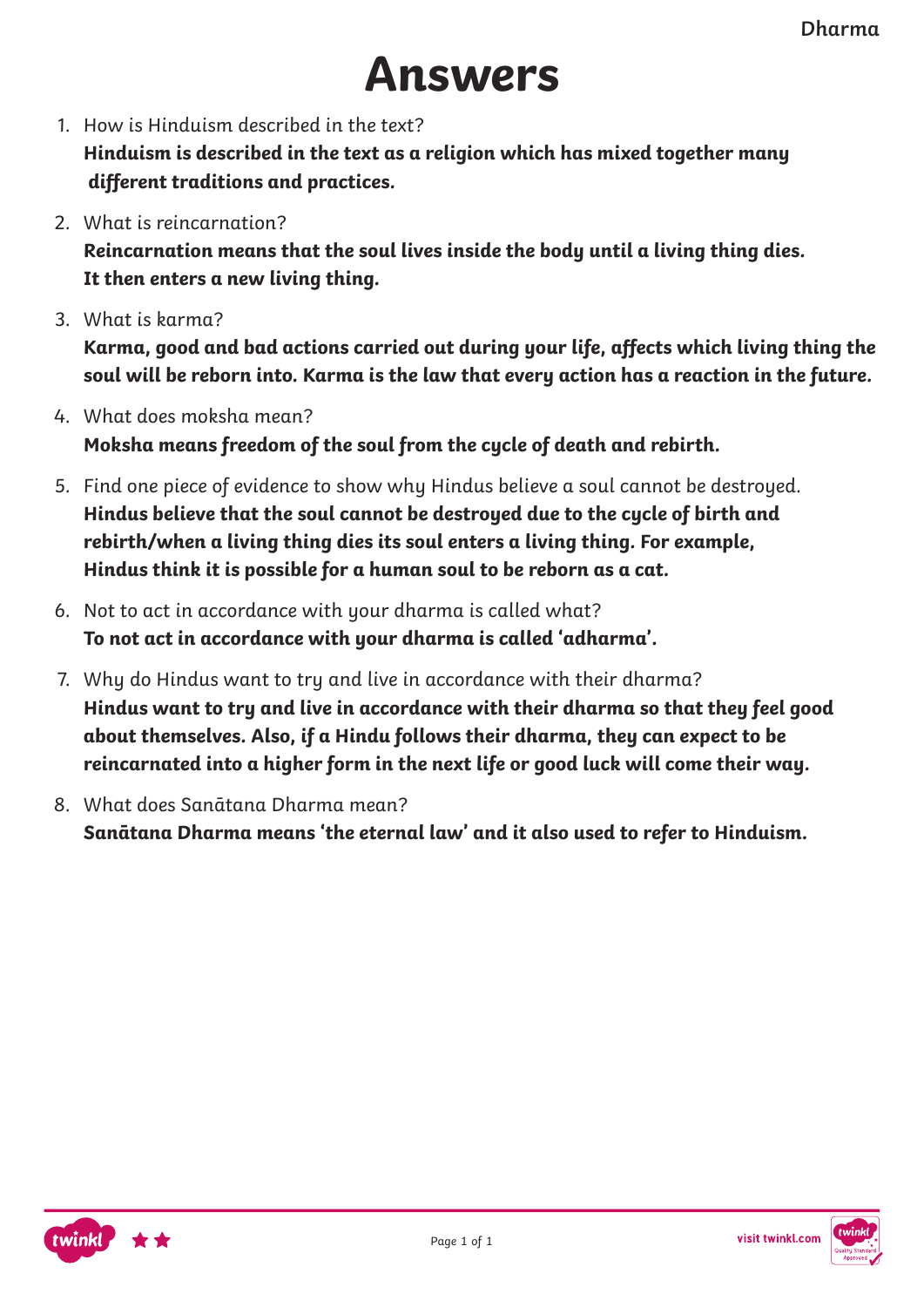# **Dharma**

Hinduism is a religion which has fused many different traditions and practices. There is no one way to be a Hindu, nevertheless, there are certain fundamental principles that all Hindus share:



- Truth is eternal: Hindus feel that they must pursue knowledge and understanding of the truth.
- Reincarnation: Hindus feel that all forms of life have a soul (atma). They think that the soul cannot be destroyed. Instead, Hindus believe in reincarnation, which means that the soul exists in the body until the living thing dies. It then enters a new living thing.
- Karma: Good and bad actions carried out during someone's life, affects which living thing the soul will be born into next. For example, Hindus think it is possible for a human soul to be reborn as a cat.
- Moksha: Moksha means liberation of the soul from the cycle of death and rebirth. It occurs when the soul reunites with the god Brahma. For a Hindu, this is the end goal.

In Hinduism, 'dharma' means duty, religion, virtue and morality; it is a central part of a Hindu's daily life. Hindus believe that there are right and wrong ways to behave so they must behave correctly, follow the moral law and take their duties seriously. According to dharma, it is best to do the right thing at all times. For example, a pupil's dharma is to is to work hard at school; the parents' dharma is to raise and support their family; and the dharma of the police is to protect others. At different stages of a Hindu's life, their dharma will change, however, it is everyone's dharma to be kind, honest, religious and to be a good person in society. Hindus believe that following their dharma allows them to feel happy and live a rewarding life. Not acting in accordance with your dharma is believed to be wrong and called 'adharma'.



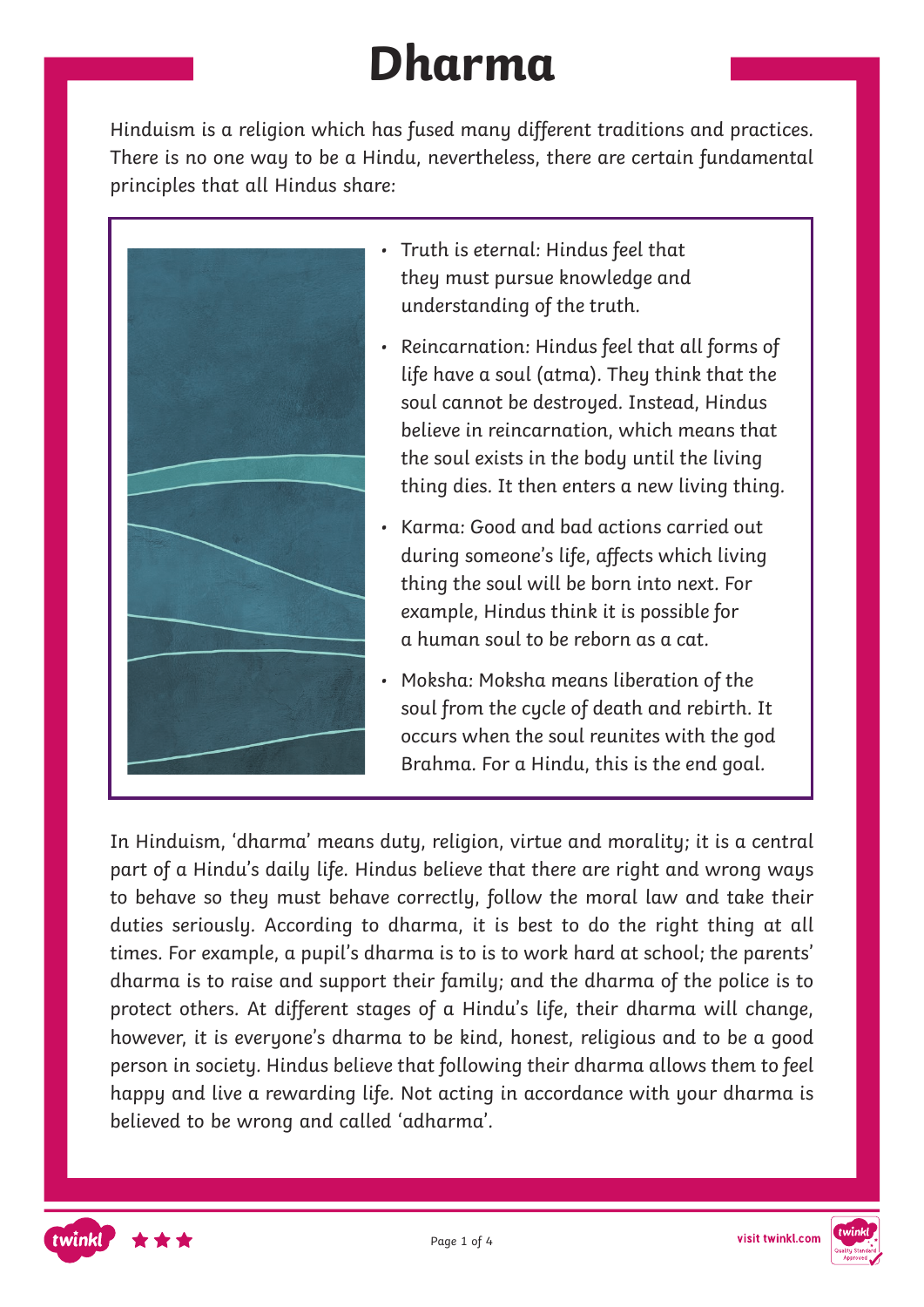Karma refers to the law that every action has a reaction in the near or distant future. Therefore, actions in accordance with dharma will have good reactions. If a Hindu follows the dharma, they can expect to be reincarnated into a higher form in the next life or good luck will come their way.

#### **Did you know?**

Hinduism is often referred to as Sanātana Dharma, a Sanskrit phrase meaning 'the eternal law'.

There are two main categories of the Hindu scriptures known as Shruti and Smriti. Smriti is composed of traditional texts, including the Dharma Shastras (legal and ethical texts), the Puranas and the folk legends known as the Mahabharata and Ramayana.

The word dharma also means the ancient teachings of the Buddha in relation to Buddhism. Many of the Buddha's teachings come from Hinduism.







Page 2 of 4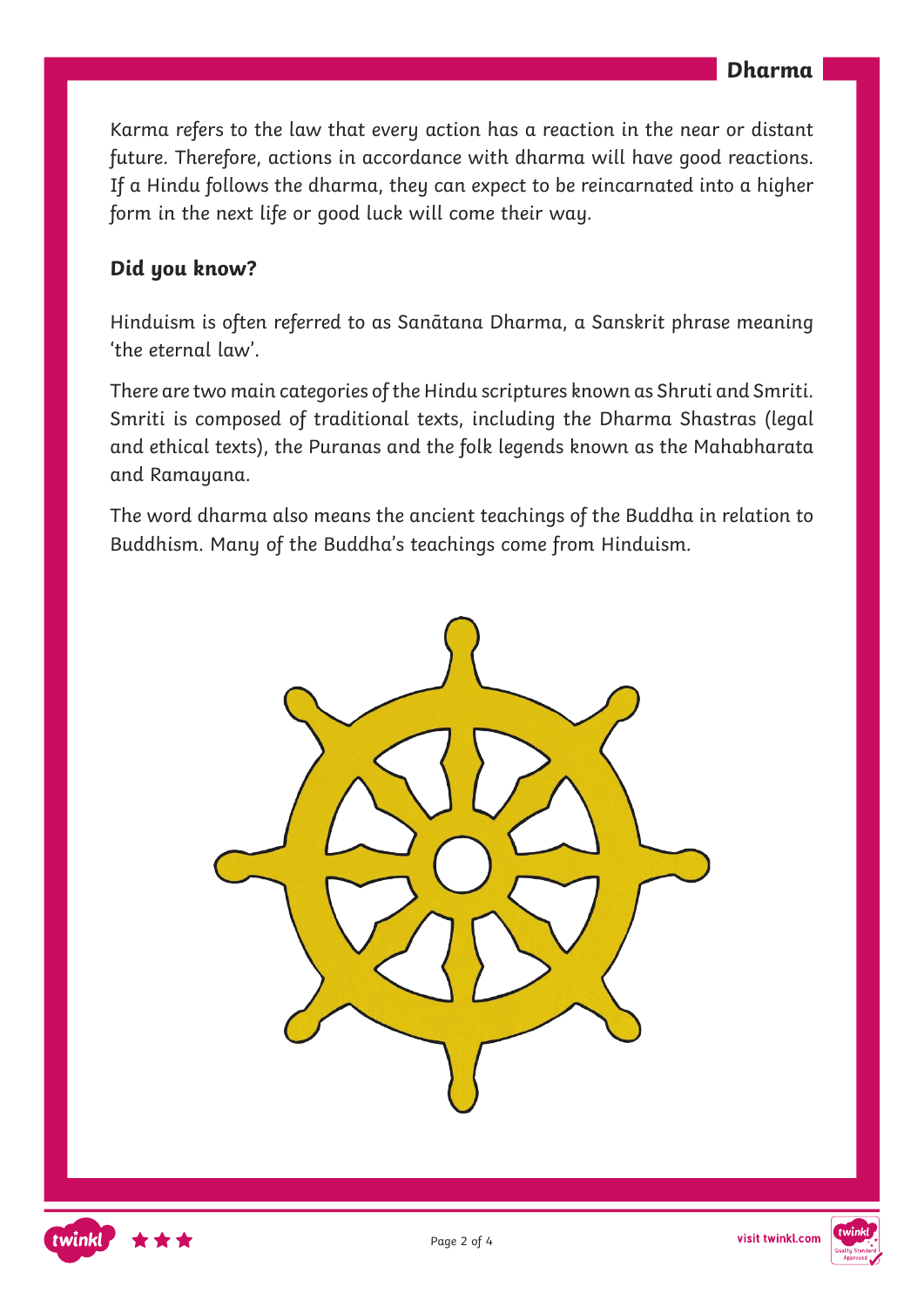# **Questions**

- 1. How does the text describe Hinduism?
- 2. Find two pieces of evidence to show why Hindus believe a soul cannot be destroyed.
- 3. Not to act in accordance with your dharma is called what?
- 4. What do Hindus believe happens to a soul when a living thing dies?
- 5. In your own words, explain karma.
- 6. Why might a Hindu's dharma change during their life?
- 7. In the text, it lists the dharma of a student, parents and a police officer. Can you think of another example to add to this?
- 8. What do Hindus believe can happen if they do not act in accordance with their dharma?

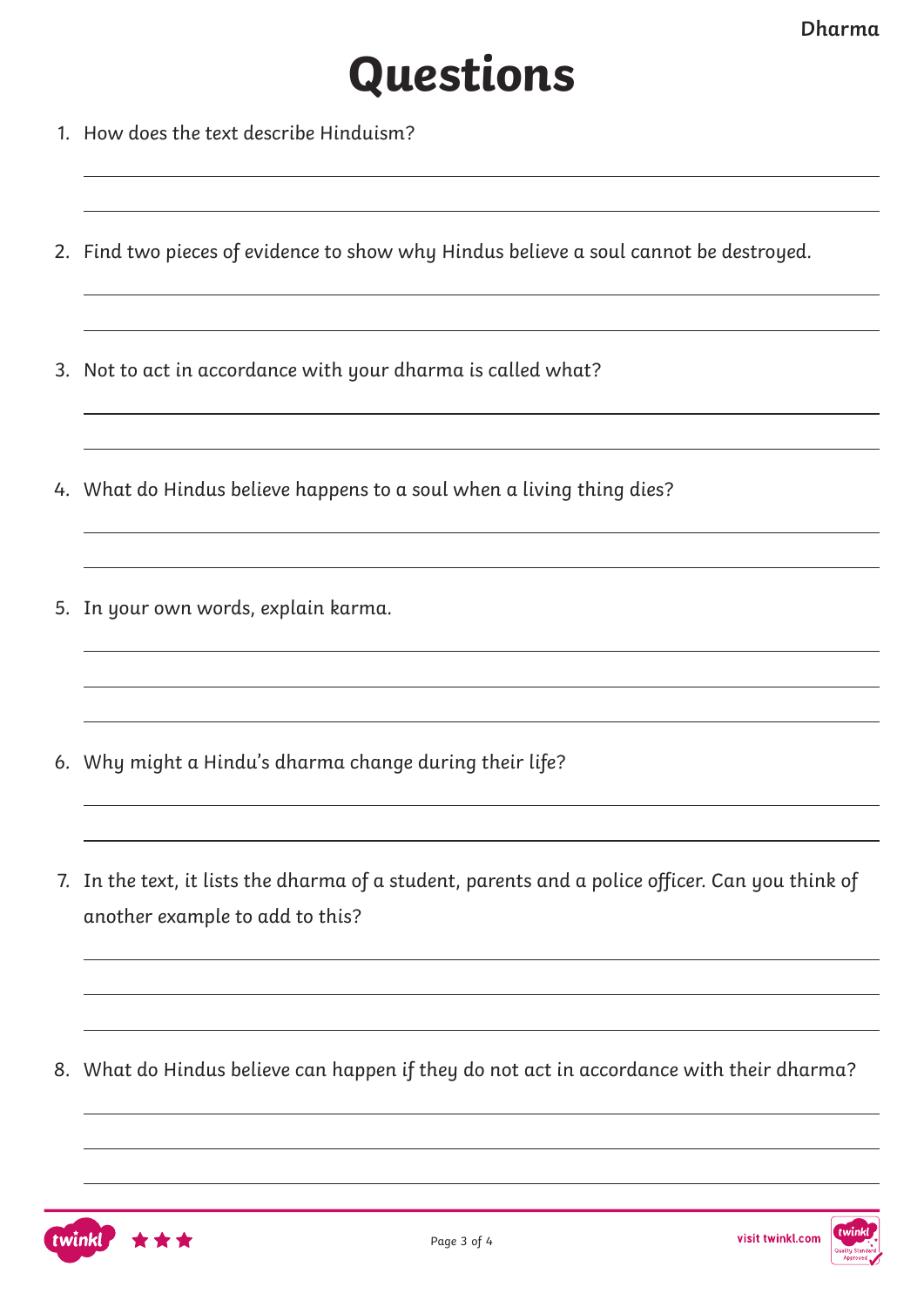9. Which facts show that Hinduism and Buddhism are linked?

Extension task – Write about your own beliefs